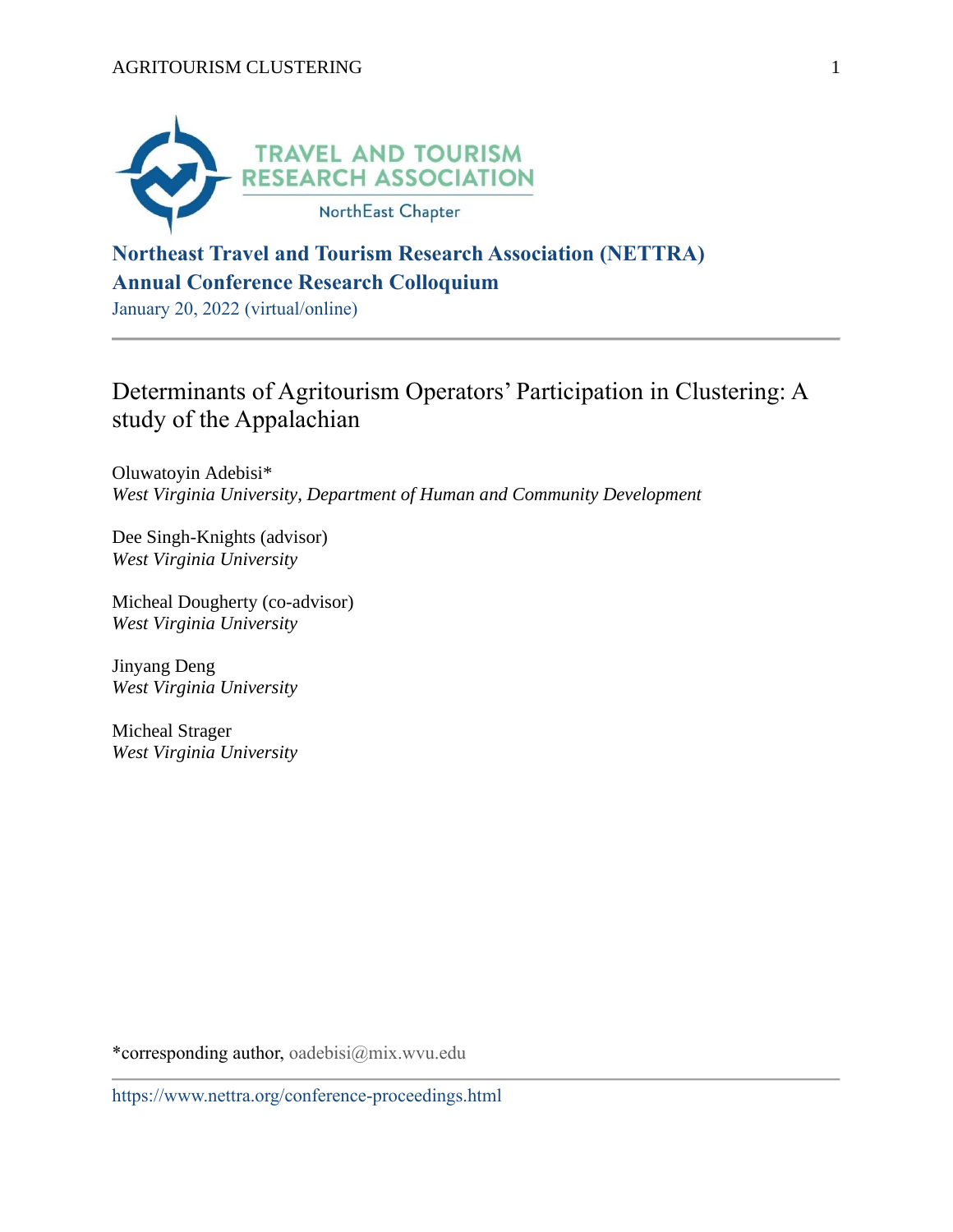## **Abstract**

Cooperation within and between similar and complementary businesses brings about healthy growth. Regional economic boom and future sustainability have been a concern to the operators of Agritourism worldwide. This is likely to induce the decision to participate in clustering and this underpins why clustering in agritourism is being promoted and utilized as a mechanism for advancing the growth of the sector and development of rural economies. In the Appalachia region where agritourism has been growing, there is paucity of empirical information about the determinants of clustering of agritourism enterprises. To bridge this gap, from the perspectives of agritourism operators, we explored the determinants of the decision to participate in agritourism clustering. Using a multistage sampling procedure, about 192 agrotourism operators was surveyed in the Appalachian region, of which only 145 responses met our inclusion criteria for analysis. Exploratory factor analysis was conducted to get agritourism development factors. Descriptive statistics, logit regression model, and multiple linear regression were used to identify the relationships among human capital, operational, financial, farm characteristics, operation season, and operating revenue.

Logistic regression model results revealed that operators who engage in on-farm direct sales, entertainment, and make high average sales were more likely to engage in agritourism clustering. The linear regression model further showed that that motivation to diversify into Agritourism, acres devoted to Agritourism, money spent by visitors. Most levels of education were the significant factors influencing the revenue of agritourism operators agrotourism operators with higher financial risks, whose operations were in Virginia and Kentucky. Also, higher levels of education were less likely to participate in agritourism clustering.